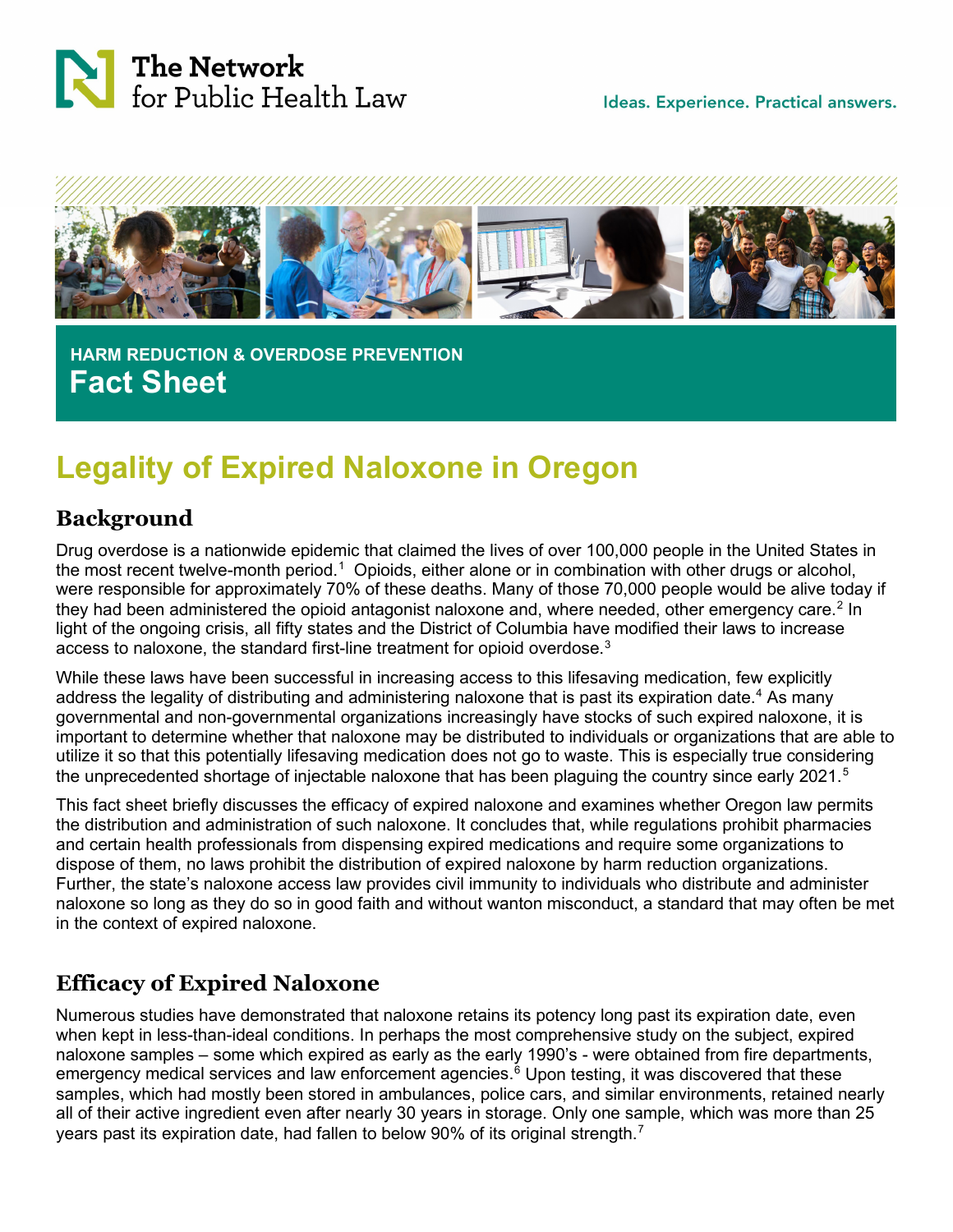While that study was conducted with naloxone vials designed for injection with a needle and syringe, similar results have been obtained with Evzio, an auto-injector device, and Narcan, a nasal spray. Testing on several of these products that were at least one year past their listed expiration date revealed that they all retained greater than 100% of their labeled naloxone concentration. The researchers who conducted that study noted that the data suggests "extending the shelf life of these products" to "aid in avoiding the significant expense of replacing them every two years and also increase the availability" of naloxone in communities. $^8$  $^8$ 

Even extremes of heat and cold seem to do little to impact the efficacy of naloxone. In another study, ampoules of naloxone were cycled through repeated heating and cooling cycles for 28 days. These samples, which had been either repeatedly cooled to -20 degrees Celsius or heated to 80 degrees Celsius, "remained at comparable concentrations as ampoules stored at room temperature." [9](#page-3-8)

### **Summary of Relevant Oregon Law**

In recognition of the continuing epidemic of opioid-related harm and the importance of naloxone in addressing it, the Oregon legislature has modified state law to increase access to the medication in several ways. Perhaps the most important provision reads:

"Notwithstanding any other provision of law, a pharmacy, a health care professional or a pharmacist with prescription and dispensing privileges or any other person designated by the State Board of Pharmacy by rule may distribute and administer naloxone and distribute the necessary medical supplies to administer the naloxone. The pharmacy, health care professional or pharmacist may also distribute multiple kits to social service agencies… or to other persons who work with individuals who have experienced an opiate overdose. The social services agencies or other persons may redistribute the kits to individuals likely to experience an opiate overdose or to family members of the individuals."[10](#page-3-9)

The law further provides that any person who acts in good faith and without wanton misconduct is immune from civil liability for any act or omission committed during the distribution of naloxone and related supplies, as well as the administration of naloxone as authorized by the law.<sup>[11](#page-3-10)</sup> A separate law permits pharmacists to prescribe naloxone as well as supplies necessary for its administration to both individuals and entities. $^{\rm 12}$  $^{\rm 12}$  $^{\rm 12}$ Finally, any person who lawfully obtains naloxone "may possess, distribute or administer it for the purpose of reversing opiate overdose."[13](#page-3-12)

Oregon Board of Pharmacy (Board) regulations that govern the operation of pharmacies require that all prescriptions be labeled with certain information, including the expiration date "after which the patient should not use the drug or medicine," and prohibit the dispensing of drugs beyond that date.<sup>[14](#page-3-13)</sup> The same restriction applies to prescription medications dispensed by non-pharmacist practitioners.<sup>[15](#page-3-14)</sup> Violations of these requirements can result in a civil penalty not to exceed \$1,000 per violation for an individual or \$10,000 for a drug outlet.[16](#page-3-15)

Other regulations govern expired medications in specific locations. For example, regulations governing outdoor youth programs require that all expired medications be returned to the base of operations and disposed of so they are not available to children at the program,<sup>[17](#page-3-16)</sup> while those pertaining to host homes for children with intellectual or developmental disabilities require that expired medications be disposed of within 10 calendar days of their expiration.<sup>[18](#page-3-17)</sup> Regulations governing residential care agencies likewise forbid expired medications from being maintained in the facility;<sup>[19](#page-3-18)</sup> nearly identical language applies to therapeutic boarding schools,<sup>[20](#page-3-19)</sup> academic boarding schools,  $21$  and foster care agencies.  $22$ 

# **Legal Analysis**

Oregon law does not contain a general prohibition on the distribution or use of expired medications. However, specific regulations governing various entities do prohibit their distribution or use in specific circumstances. Most notably, a Board rule forbidding the dispensing of expired drugs applies to ambulatory and residential drug outlets (such as retail pharmacies).<sup>[23](#page-3-22)</sup> While the Board is permitted to waive "any requirements" of the rule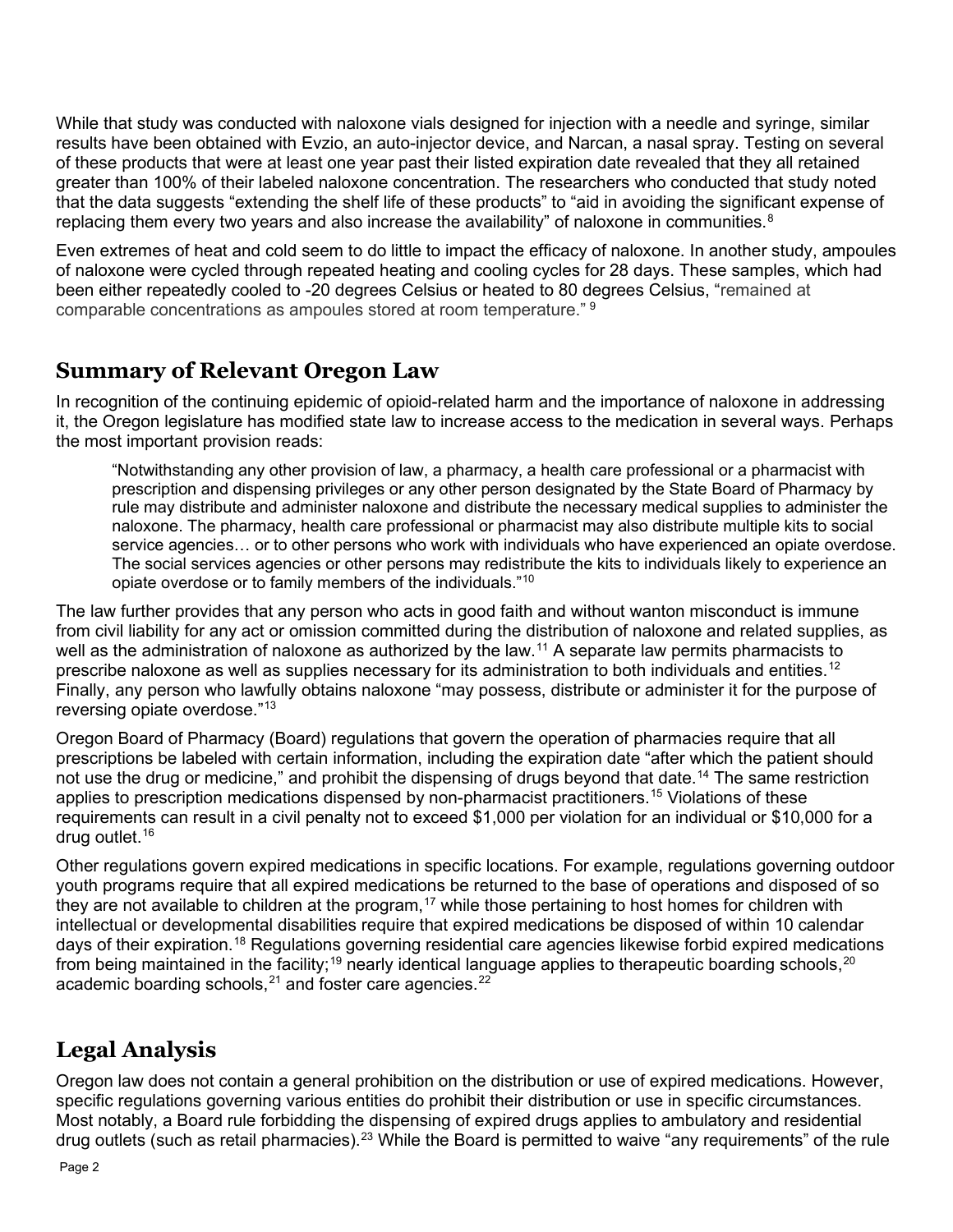forbidding the dispensing of expired medications from certain pharmacies "[u]pon written request and for good cause,"[24](#page-3-23) it does not appear to have done so in the case of naloxone.

However, there is an argument that this prohibition does not apply in the case of naloxone. The naloxone law permits "a health care professional or a pharmacist with prescription and dispensing privileges or any other person designated by the State Board of Pharmacy by rule" to distribute naloxone and other necessary medical supplies and to administer naloxone in an emergency "[n]otwithstanding any other provision of law." It is plausible for this language to be read to permit the distribution of naloxone from pharmacies covered by the prohibition on dispensing expired medications (i.e. "notwithstanding" that law). This could be clarified by the Board explicitly waiving that prohibition in the case of naloxone, as permitted by the rule.

Regardless, the prohibition does not apply to the distribution of naloxone by social services agencies and other individuals permitted to distribute naloxone under the law, unless they fall into one of the groups to which specific prohibitions on the handling of expired medications apply.<sup>[25](#page-3-24)</sup> Further, any person who acts in good faith and without wanton misconduct is immune from civil liability for the distribution and administration of naloxone as permitted by the law. "Wanton" misconduct is a high standard, which generally requires that a person intentionally act "in disregard of a risk known to him or so obvious that he must be taken to have been aware of it, and so great as to make it highly probable that harm would follow."[26](#page-3-25)

While there are no relevant cases exactly on point, due to the demonstrated negative consequences associated with opioid overdose and the strong evidence that naloxone, even when expired, reverses the effects of opioids, it is likely that administering such naloxone would be deemed to be in good faith and without wanton misconduct in the case of suspected opioid overdose.

#### **Conclusion**

Oregon has modified state law to increase access to naloxone. While it is possible that Pharmacy Board regulations prohibit the dispensing of expired naloxone from retail pharmacies, those restrictions do not appear to apply to expired naloxone distributed from harm reduction organizations and similar entities. It is also likely that individuals who administer and distribute expired naloxone would be provided with civil immunity for those actions.

#### **SUPPORTERS**



**Support for the Network provided by the Robert Wood Johnson Foundation. The views expressed in this document do not necessarily reflect the views of the Foundation.**

**This document was developed by Corey Davis, JD, MSPH at the Network for Public Health Law's Harm Reduction Legal Project [\(harmreduction@networkforphl.org\)](mailto:harmreduction@networkforphl.org) in December 2021. The legal information provided in this document does not constitute legal advice or legal representation. For legal advice, please consult specific legal counsel.**

**January 2022**